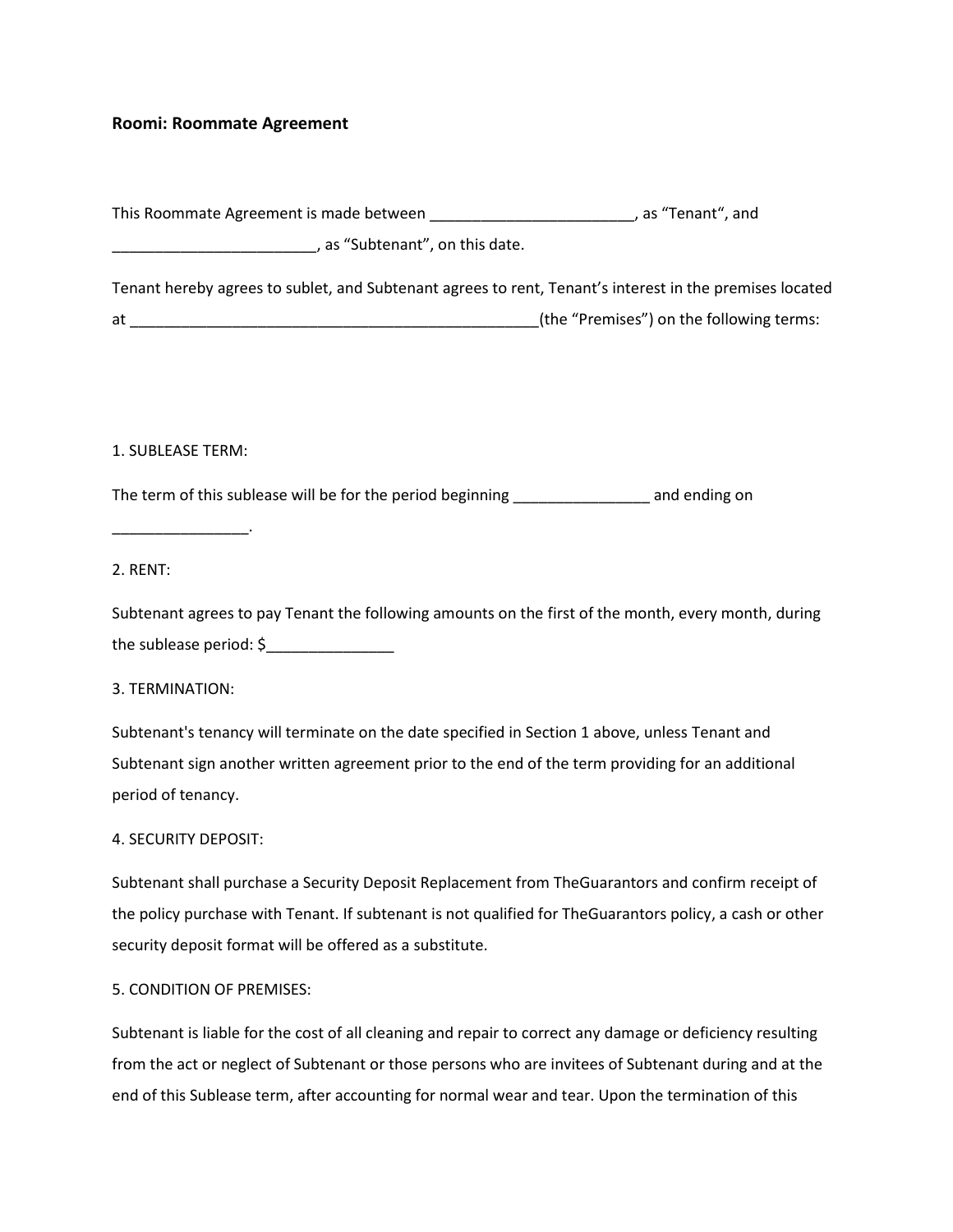Sublease Agreement for any cause, Subtenant will leave the Premises in its original good condition, except for reasonable wear and tear. Subtenant has examined the Premises and acknowledges that it is in good condition except as follows:

\_\_\_\_\_\_\_\_\_\_\_\_\_\_\_\_\_\_\_\_\_\_\_\_\_\_\_\_\_\_\_\_\_\_\_\_\_\_\_\_\_\_\_\_\_\_\_\_\_\_\_\_\_\_\_\_\_\_\_\_\_\_\_\_.

\_\_\_\_\_\_\_\_\_\_\_\_\_\_\_\_\_\_\_\_\_\_\_\_\_\_\_\_\_\_\_\_\_\_\_\_\_\_\_\_\_\_\_\_\_\_\_\_\_\_\_\_\_\_\_\_\_\_\_\_\_\_\_\_.

6. LIABILITY FOR ACCIDENTS:

Subtenant understands that Tenant is not responsible for accidents that may befall Subtenant in the apartment and agrees to take no legal action against Tenant in the event that Subtenant suffers an accident in the apartment.

#### 7. MASTER LEASE:

In addition to the provisions of this Sublease Agreement, Subtenant agrees to be bound by all the conditions of the lease between Tenant and the landlord, \_\_\_\_\_\_\_\_\_\_\_\_\_\_\_\_\_\_\_\_\_\_\_\_\_\_\_\_(the "Master Lease").

8. TERMINATION OF MASTER LEASE:

If Tenant terminates their tenancy in the Premises under the Master Lease, Tenant will provide thirty (30) days' notice to Subtenant. Subtenant agrees that if the Master Lease is terminated for any reason, this Sublease Agreement will terminate as of the same date.

9. SUBLEASING AND ASSIGNMENT:

Subtenant may not lease, sublease, or assign the Premises without the prior written consent of Tenant.

10. COMPLETE AND BINDING AGREEMENT:

All preliminary negotiations between Tenant and Subtenant are merged into, and superseded by, the terms of this Sublease Agreement. This Sublease Agreement will not be enforceable until signed by both Tenant and Subtenant. Any modification to this Sublease Agreement must be in writing, signed by both

Tenant and Subtenant. We, the Undersigned, agree to the above stated terms.